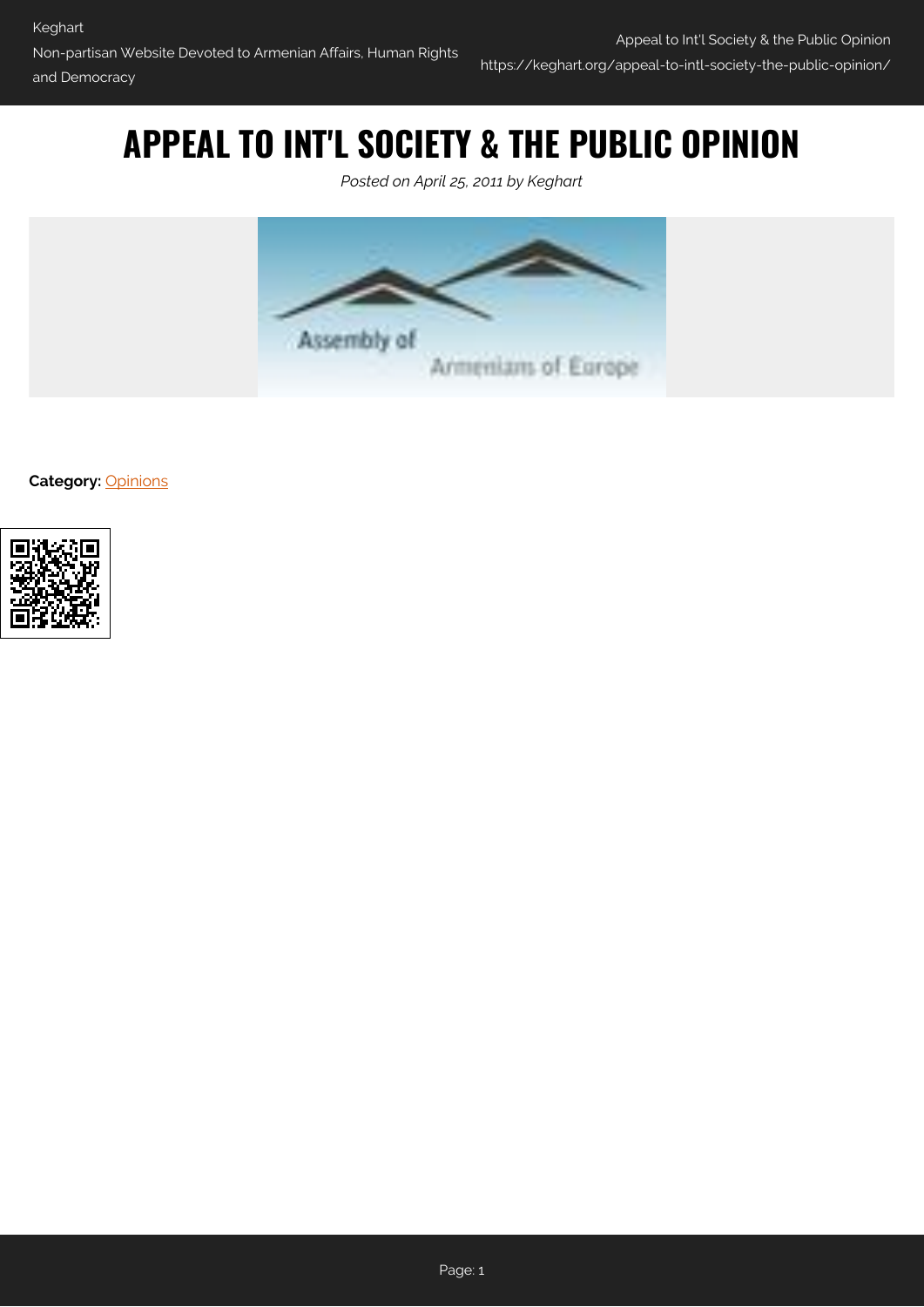### Assembly of Armenians of Europe

### **The Armenian Genocide**

 $\pmb{\times}$ 96 years have passed since the Genocide of the Armenian nation, and however, even today Armenia, the Armenian nation and each Armenian citizen living in various parts of the world suffer from the grave consequences of that monstrous crime committed by the Turkish statehood.

# Assembly of Armenians of Europe

### **The Armenian Genocide**

 $\pmb{\times}$ 96 years have passed since the Genocide of the Armenian nation, and however, even today Armenia, the Armenian nation and each Armenian citizen living in various parts of the world suffer from the grave consequences of that monstrous crime committed by the Turkish statehood.

The Armenian Genocide, organized in four phases - from 1834 to 1923, annihilated the Armenian civilization from the significant part of its cradle killing more than 2.000.000 Armenians: about 300.000 Armenians were killed in 1894-96, 30.000 - in 1909, 1, 5 millions - in 1915-16, and about 300.000 Armenians were killed in 1918-23.

As the result of the Armenian Genocide Armenian communities, churches, schools, numerous various Armenian structures and institutions organized and rallied around five thousand-year-old structures were destroyed, the leaders of the Armenian nation, including the political and cultural selected circle and intellectuals, were killed.

All towns and regions of Western Armenia were not merely territories, but centuries-old vital territory - motherland.

Along with material incalculable losses the cultural blows caused to the Armenian nation as the result of the Genocide are boundless. The speech is not only about separate churches, various unique and inimitable structures and monuments, castles, fortresses, towns and villages created on that territory, but also tens of thousands of books and manuscripts reflecting the Armenian nation's genius and knowledge. Let us mention only one eloquent fact: presently throughout the whole world there are approximately as many Armenian manuscripts as were liquidated by the Turkish statehood during the Armenian Genocide. Pieces of inestimable information and secrets have been abolished in that way depriving the Armenian nation of the spiritual inheritance left by its ancestors, cutting off from its mind and soul.

#### **Consequences**

The first awful consequence of the earthquake is that organized deportation separated the Armenian nation from its grandfathers' vital atmosphere. The remnant of subjected to Genocide

Armenian nation was deprived if its identity as human masses deprived of the structures rallying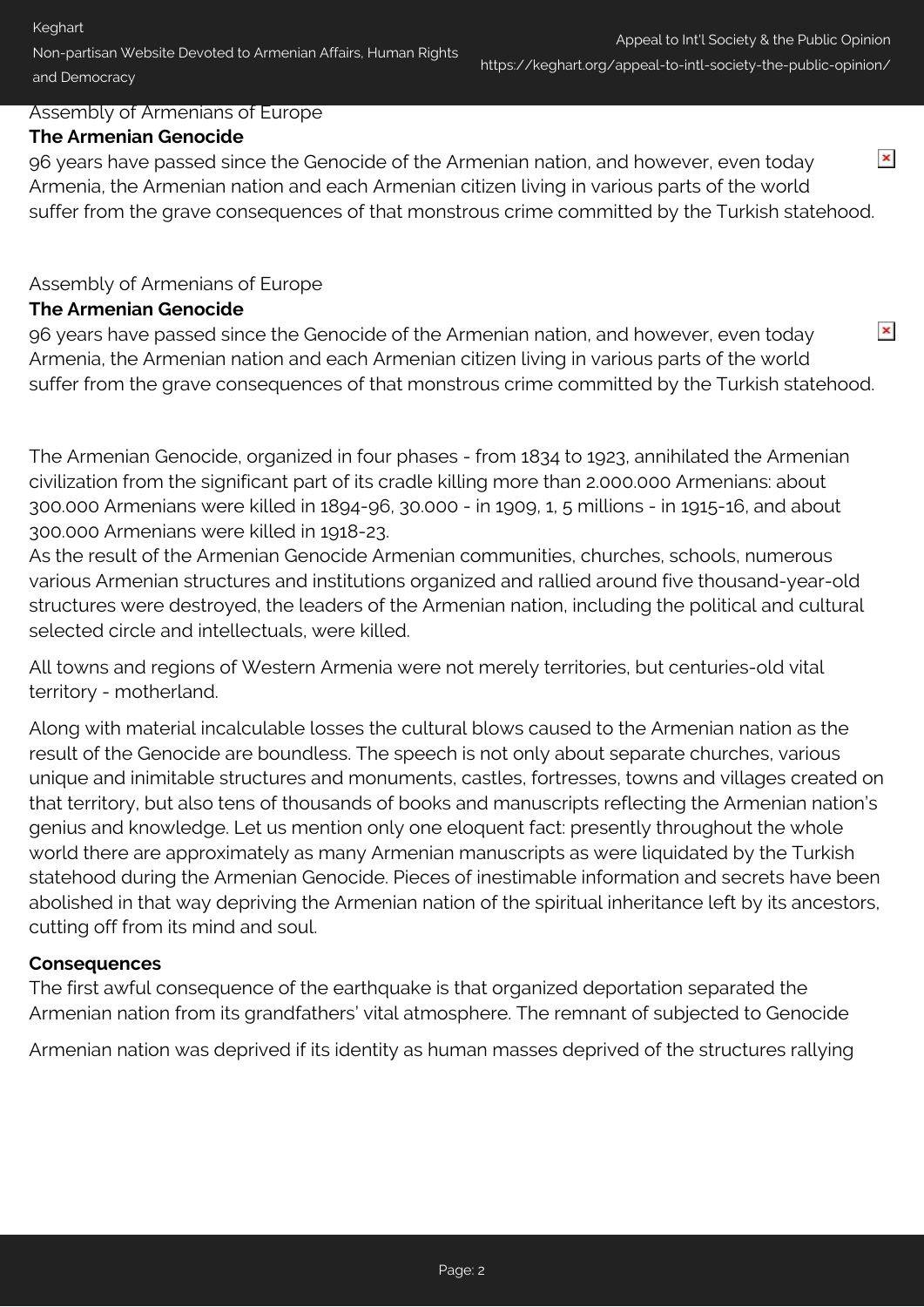| Keghart                                                                                                                          |                                                                |
|----------------------------------------------------------------------------------------------------------------------------------|----------------------------------------------------------------|
|                                                                                                                                  | Appeal to Int'l Society & the Public Opinion                   |
| Non-partisan Website Devoted to Armenian Affairs, Human Rights                                                                   | https://keghart.org/appeal-to-intl-society-the-public-opinion/ |
| and Democracy                                                                                                                    |                                                                |
| hem around are no more nation, but simply individuals<br><del>10.01.0 HD HDIO Hanon, 20.01.112.</del> 7 <del>11.01.10.00.0</del> |                                                                |

Loss of cradle has deprived the Armenians of the daily contact with their handmade national symbols thus liquidating the chance of the Armenian nation's natural spiritual development.

The Genocide has caused inferiority complex in many Armenians, skepticism and distrust towards the nation's future and even hatred towards the own nation resulting in rejection of national interests and values, estrangement.

In strategical sense the loss of the main part of the Armenian nation's historical Motherland has deprived the present-day Armenia of defense and security: Armenia has no more right of defeat otherwise that it will be the end of Armenia and therefore the end of the Armenian nation.

Whereas the international society, on the contrary to its verifications directed to the establishment of justice and internationally assumed obligations and especially its commission foreseen by the Peace Treaty of Sevres 10 August, 1920, ignored the Armenian Question and buried it in oblivion.

On the other hand, human losses had influenced not only upon the Armenian nation's quantity but also the collective quality of Armenian nation subjected to Genocide, therefore the Armenian nation managed to resort to organized struggle for the sake of restoration of justice much more later - only since 1960s. That loss of time also significantly harmed the Armenian nation as during that period thousands of Armenians deprived of their motherland became the victims of White Genocide, whereas the state which had realized Genocide more and more strengthened its positions.

# **Recognition on its focus**

Today it is indisputable fact that international recognition of the Armenian Genocide has reached the focus of its development. Progressive mankind and world-wide public opinion proved by means of their decisive steps that they are no more ready to bury in oblivion this crime committed against mankind.

There have been official declarations about it in the Parliaments of Greece, Lebanon, Uruguay, Cyprus, Argentina, Russian Federation, France, Senates of Belgium, Sweden, Switzerland, Italy, Vatican, Nederland, Slovakia, Poland and Canada. In 1987 European Parliament adopted a resolution concerning the political settlement of the Armenian Question. It was mentioned in that resolution that the events taking place on the territory of Ottoman Empire are Genocide. During the last decades Jimmy Charter, Ronald Reagan, Presidents of the USA, have made calls for the recognition of the Armenian Genocide. Before being elected the President of the USA George Herbert Walker Bush, George Walker Bush and Barack Obama have directly spoken about the Armenian Genocide. Similar resolutions have already been adopted also by the legislative bodies of more than 40 states of the USA.

A number of state figures, among them Boris Yeltsin and Vladimir Putin, Presidents of the Russian Federation, Michail Kasjanov, Prime Minister of the Russian Federation, Aleksander Kwasniewski,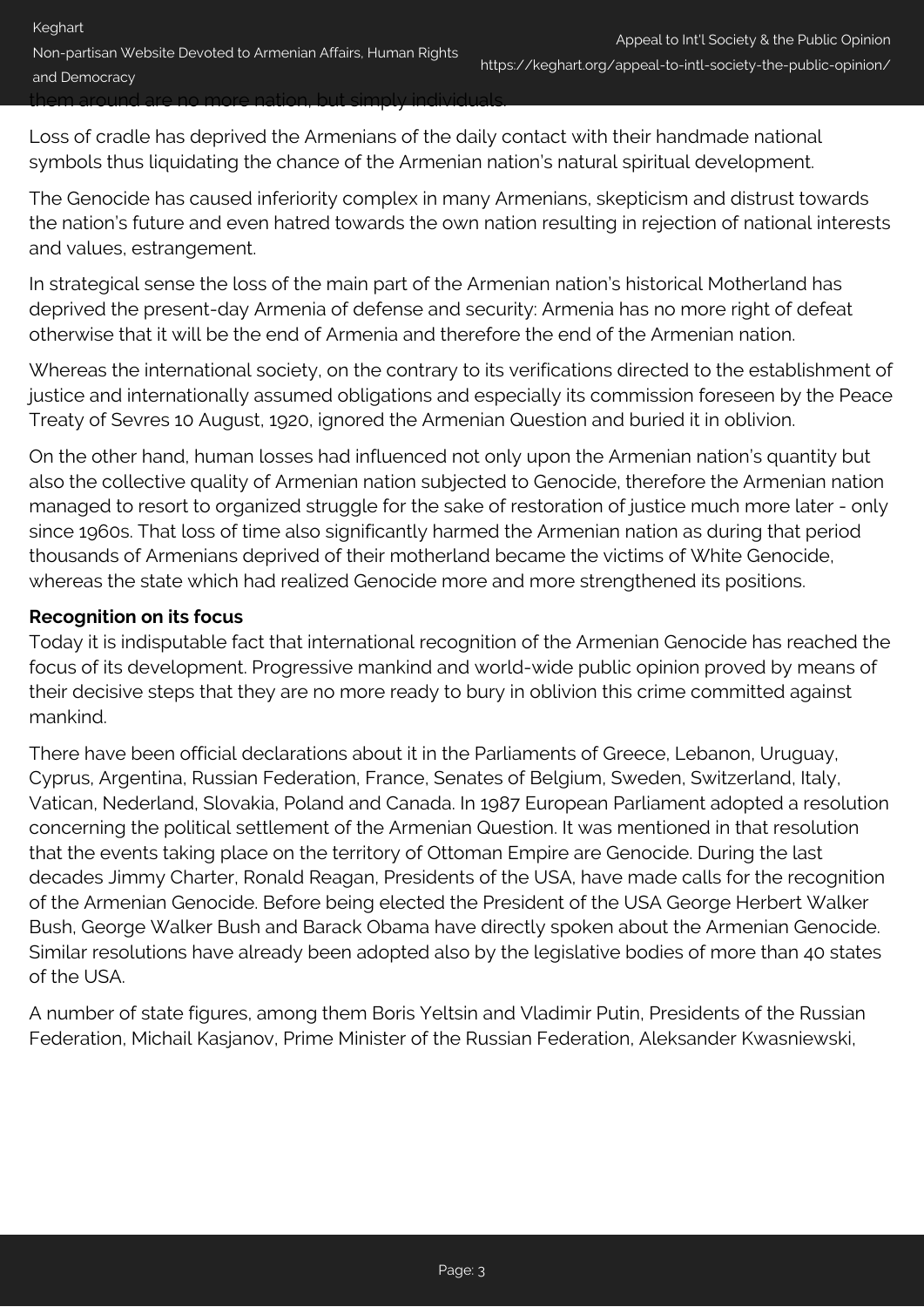Non-partisan Website Devoted to Armenian Affairs, Human Rights and Democracy

## President of Poland, Rafael Estrella, President of NATO Parliamentary Assembly, and others, have

made speeches condemning the Armenian Genocide. Also His Holiness Pope John Paul II, Head of the Roman Catholic Church, has condemned the Armenian Genocide.

Development of this procedure shows that the recognition of the Armenian Genocide by the international society is inevitable.

It is strange that in the second decade of the 21st century we still witness the reality that some state figures defending Turkey, acting as friends of the Armenian nation, advise not to struggle for the sake of the recognition of the Armenian Genocide motivating that such activity would arouse the old wounds, remind the terrible events of the past and hinder the establishment of friendly relations with the neighbors.

However, all conversations on the occasion of the defense of human rights would be false if that great crime committed against the Armenian nation would be over in silence for the sake of momentary political, economical and other interests, and the heirs of a whole nation's executioners would be under any kind of patronage.

As far as the Armenian Genocide has not been recognized by some states and its consequences are not liquidated, such states should be reviewed as participants or partners of the crime.

That is why that Turkey has logically absolutely opposite position towards the Armenian population of the Nagorno-Karabakh in difference to the issue of self-differentiation of Kashmir and in case of Cyprus it conducts policy opposite to the will of international community.

Only repentance of the Turks and unanimous estimations of the international society and condemnation of the realized Genocide can serve as guarantee that Turkey will not again start the settlement of its political issues by means of genocide.

Only in that way Turkey can prove itself and the whole world that it is no more considered a criminal state.

A sign of not restarting criminal Turkish policy towards the Armenians can serve also the factor of Turkey's refusing from military-political alliance with Azerbaijan and the policy of 15-year-lasting policy of blockade of Armenia.

If Turkey stretches hand to the Armenians, its hand can not be painted with the blood of the Armenian nation's ancestors.

The recognition of the Armenian Genocide by the international society following France and Russia, and first of all by the USA, United Kingdom of Great Britain and Northern Ireland and especially the Federal Republic of Germany is of great importance not only as a rightful and just approach to the Armenian nation but also for annihilation of crime towards the whole mankind.

April 24, 2011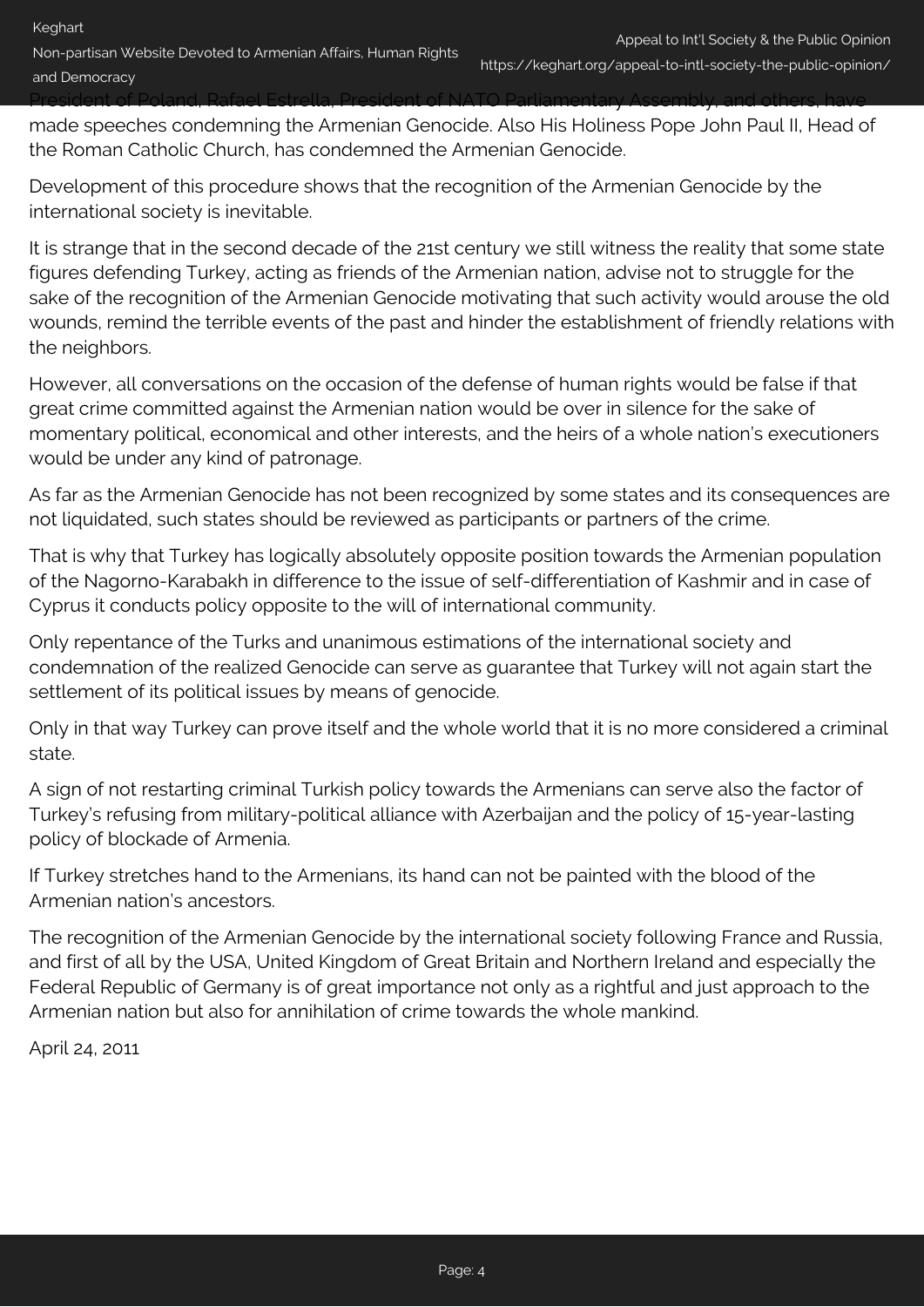Non-partisan Website Devoted to Armenian Affairs, Human Rights

Appeal to Int'l Society & the Public Opinion https://keghart.org/appeal-to-intl-society-the-public-opinion/

and Democracy

Garo Hakopian, President

Assembly of Armenians of Europe garo.hakopianATaaeurop.com